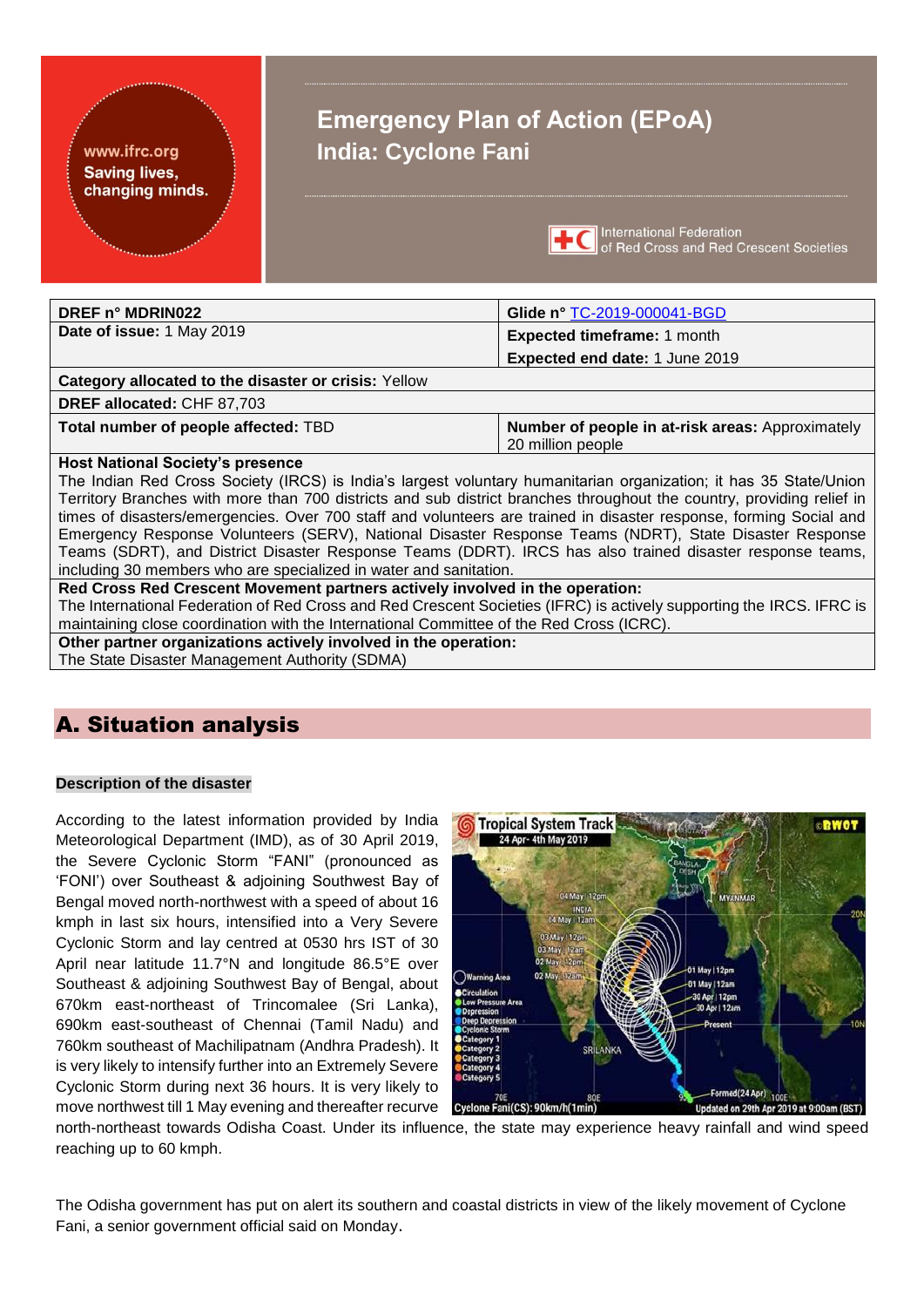#### **Summary of the current response**

#### **Overview of Host National Society**

IRCS National Headquarters has sent out alerts to the state branches. The Odisha State Branch organised an emergency meeting for deciding the actions to be taken. A control room Under the Disaster Management Unit. Youth Red Cross Coordinators of the coastal districts have been asked to remain on alert. SDRT & DDRT Members of the Coastal Districts are on standby to provide humanitarian assistance. IRCS volunteers are coordinating with local government. The Branch is in constant touch with the 65-cyclone shelter of Red Cross and working on pre stocking of medicines and dry food items.

National Headquarters is closely monitoring the developments and have the warehouses in a state of readiness for any response that may be required.

#### **Overview of Red Cross Red Crescent Movement in country**

IFRC is present in the country and supported the IRCS for Disaster Relief Emergency Fund (DREF) request. ICRC is also present in the country. Currently, there is one Partner National Society (PNS) - Qatar Red Crescent present in the country. IRCS, IFRC and ICRC are coordinating with each other for the response operation. There is regular coordination among IFRC, ICRC and IRCS on the plans to support the response operation.

IFRC is carefully monitoring the current situation together with IRCS. IFRC is also coordinating with other international organisations, including the UN.

#### **Overview of non-RCRC actors in country**

The main government actor is the SDMA, with whom IRCS is coordinating with. Government Agencies like Odisha Police, Indian Navy, Indian Air Force, Indian Coast Guard, NDRF, Odisha Disaster Rapid Action Force (ODRAF) have been asked by the State Government to be on alert.

#### **Needs analysis, targeting, scenario planning and risk assessment**

#### **Needs analysis**

Currently, the priority action is to disseminate early warning messages to the people of Odisha regarding the potential risk and impact of Cyclone "FANI" and take precaution measures in the coastal districts of Odisha. Based on the previous experience in 2013, health, water, sanitation and hygiene (WASH); shelter (including household items) might be needed, however, the needs will only be determined once needs assessment is conducted.

Following the onset of the cyclone, the NDRTs with support from IFRC will carry out needs assessment in their respective locality. The needs assessment will provide IRCS and IFRC with the information needed to make informed decisions on their response efforts. IRCS already has disaster preparedness stocks prepositioned in its warehouses strategically placed across the country that will be dispatched to respond to the disaster immediately.

#### **Targeting**

The following 12 districts are in higher risk which will be affected by Cyclone Fani with strong winds and heavy rainfall. The district collectors of Gajapati, Ganjam, Puri, Kendrapara, Jagatsinghpur, Jajpur, Khordha, Bhadrak, Balasore, Mayurbhanj, Cuttak and Puri have been asked to roll all preparedness to face any eventuality and undertake the evacuation of the people living close to the coast to a safe place. Currently IRCS is focusing in disseminating early warning messages to these districts covering more than 20 million people.

If there is need for Household items (HH items) distributions, as per assessment reports as well as lessons learned from previous operations, the vulnerability criteria prioritize the displaced families, the elderly, women-headed families, lactating mothers, and persons living with disability.

#### **Scenario planning**

The cyclone is very likely to bring heavy rainfall. Together with the strong winds of the cyclone, this will likely damage people's houses and other infrastructure. It may also lead to serious injuries, loss of life and affecting more than 20 million people. Crop fields could also potentially get flooded and that could have a serious impact on the availability of food and people's livelihoods. If the situation evolves, there is a possibility for IRCS to scale up the operation.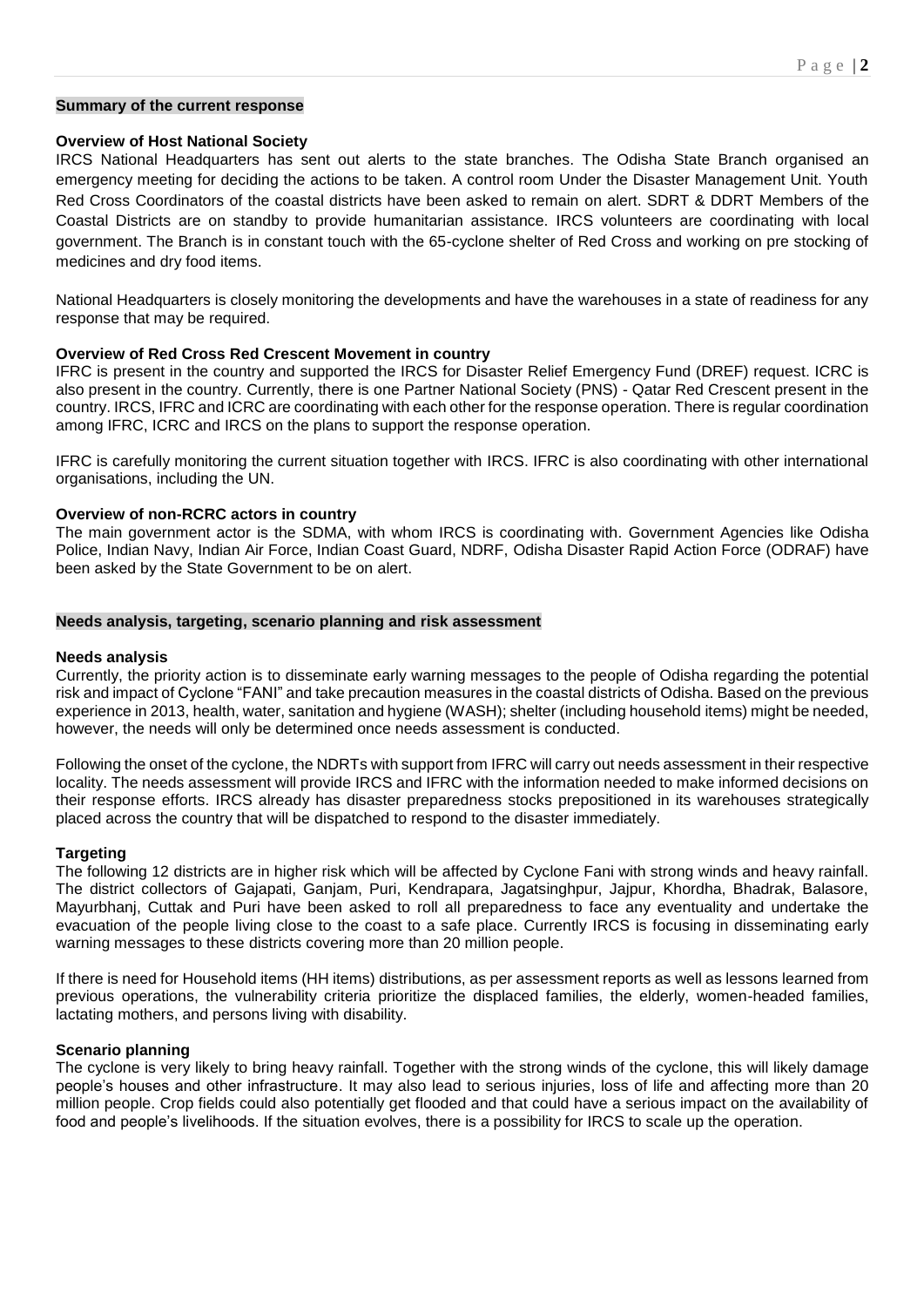## B. Operational strategy

This operation will focus on supporting IRCS in disaster response preparedness activities, by mobilizing volunteers and staff in disseminating early warning messages, conduct needs assessment and provision of HH items if necessary. NDRT members will be deployed to conduct an initial assessment in the affected areas. The plan will be revised as the situation evolves.

Summary of the proposed strategy is as follows:

- Volunteer mobilization to facilitate evacuation of communities and disseminate early warning messages.
- Deployment of NDRTs.
- Conduct damage and needs assessment and define a potential disaster response strategy.
- Distribution of HH items such as saree, dhoti, blanket, bucket, kitchen sets, tarpaulins and mosquito nets.
- Provision of first aid service by volunteers.

#### **Operational Support Services**

#### **Human resources**

IRCS is coordinating with State Disaster Management Authority through its branches in the affected areas. IFRC CCST Delhi is in coordinating with IRCS, and one surge disaster management (DM) delegate is deployed from IFRC APRO to IFRC Delhi to support the IRCS in preparedness measures and potential response intervention.

#### **Communications**

The IFRC will support the communications team of the National Society to actively communicate about the situation and the response, with the aim of supporting community-based disaster preparedness and response, generating visibility, promoting partnerships, and supporting resource mobilization (RM) for the National Society. Close collaboration will be maintained between the IFRC regional communications unit, IFRC country office, and the National Society to ensure a coherent and coordinated communications approach.

Commonly agreed key messages will be produced with written and audio-visual content that focusses on affected people's needs and the National Society's actions. Communications content will be actively promoted through the news media and digital channels and shared widely with interested National Societies within the IFRC network for further promotion.

#### **Logistics and supply chain**

Logistics activities aim to effectively manage the supply chain management. This includes procurement, fleet, storage and transport to distribution sites in accordance with the operation's requirements and alignment to the IFRC's logistics standards, processes and procedures.

#### **Planning, monitoring, evaluation, & reporting (PMER)**

IFRC CCST Delhi are monitoring the implementation of the DREF operation in the field. PMER and finance units at all levels are following up on regular reporting requirements. Baseline questionnaires on current practice and knowledge among the affected population are being collected to analyse implementation of response activities.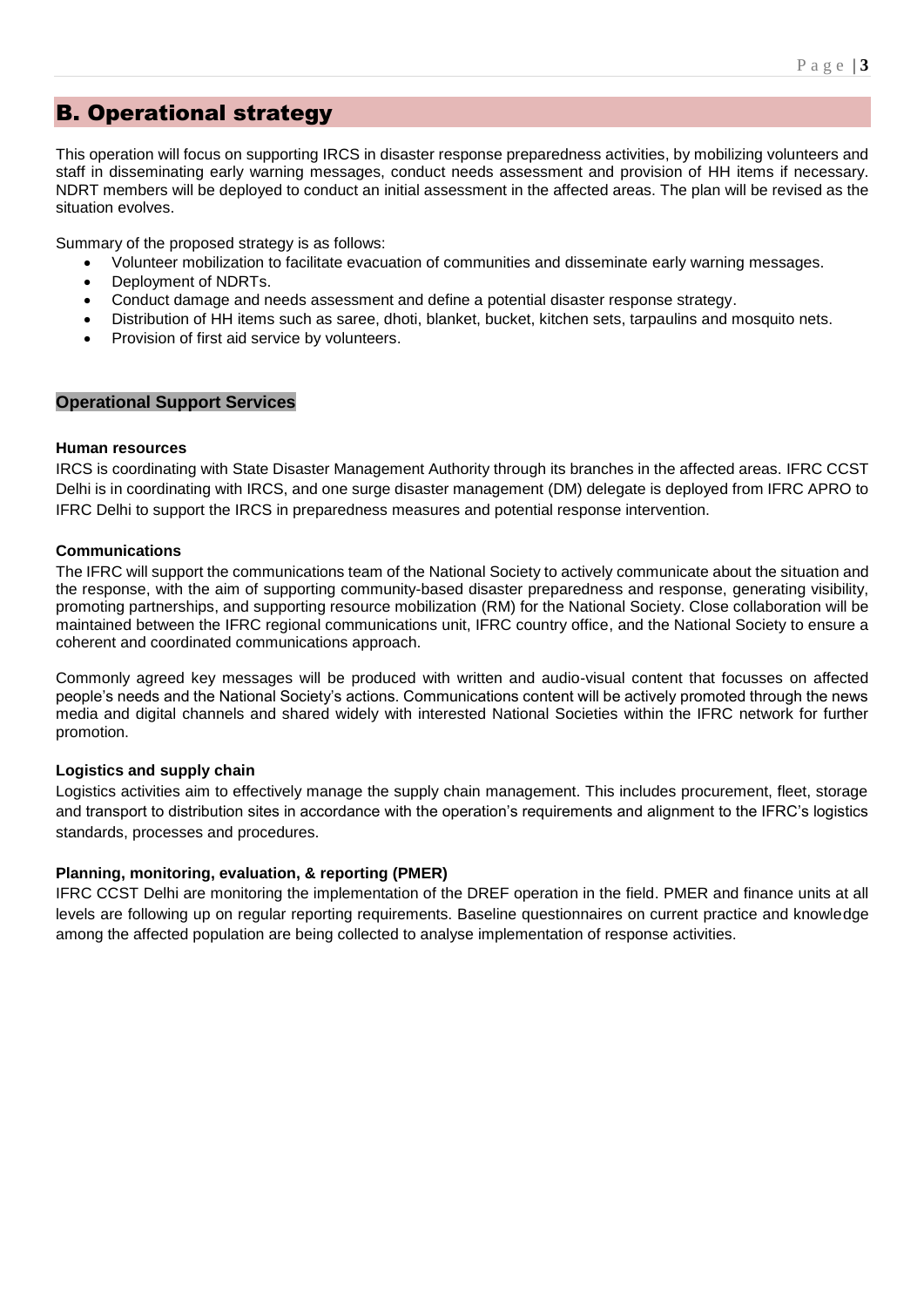## C. Detailed Operational Plan



#### **Disaster Risk Reduction**

**People targeted:** Approximately 20 million people in higher risk districts Male: to be determined Female: to be determined Required: CHF 11,000

Needs analysis: *Detailed needs analysis will be provided after need assessment is conducted.*

Population to be assisted: *Around 20,000,0000 people in higher risk districts***.**

Programme standards/benchmarks: *Relevant standards will be adhered as necessary.*

| P&B                   | DRR Outcome 1: Communities in high risk areas are prepared for and able to<br>respond to disasters                                | # of people reached through RCRC programmes for DRR and community<br>resilience (excluding public awareness and education campaigns (Target:<br>20 million) |  |  |  |
|-----------------------|-----------------------------------------------------------------------------------------------------------------------------------|-------------------------------------------------------------------------------------------------------------------------------------------------------------|--|--|--|
| <b>Output</b><br>Code | DRR Output 1.1: Communities take active steps to strengthen their preparedness<br>for timely and effective response to disasters. | # people reached with early warning campaigns (Target: 20 million)<br># of people assisted in First Aid (Target: TBC)                                       |  |  |  |
|                       | Activities planned<br>Week                                                                                                        |                                                                                                                                                             |  |  |  |
| AP001                 | Volunteer mobilization for early warning campaigns                                                                                |                                                                                                                                                             |  |  |  |
| AP001                 | Carry out early warning campaigns and dissemination to approximately 20 million people in higher<br>risk provinces                | X                                                                                                                                                           |  |  |  |
| AP001                 | Visibility & Awareness                                                                                                            |                                                                                                                                                             |  |  |  |
| AP001                 | Conduct Post distribution monitoring                                                                                              |                                                                                                                                                             |  |  |  |

**Shelter**

**People targeted:** to be determined Male: to be determined Female: to be determined Required: CHF 30,000

Needs analysis: *Detailed needs analysis will be provided after need assessment is conducted.*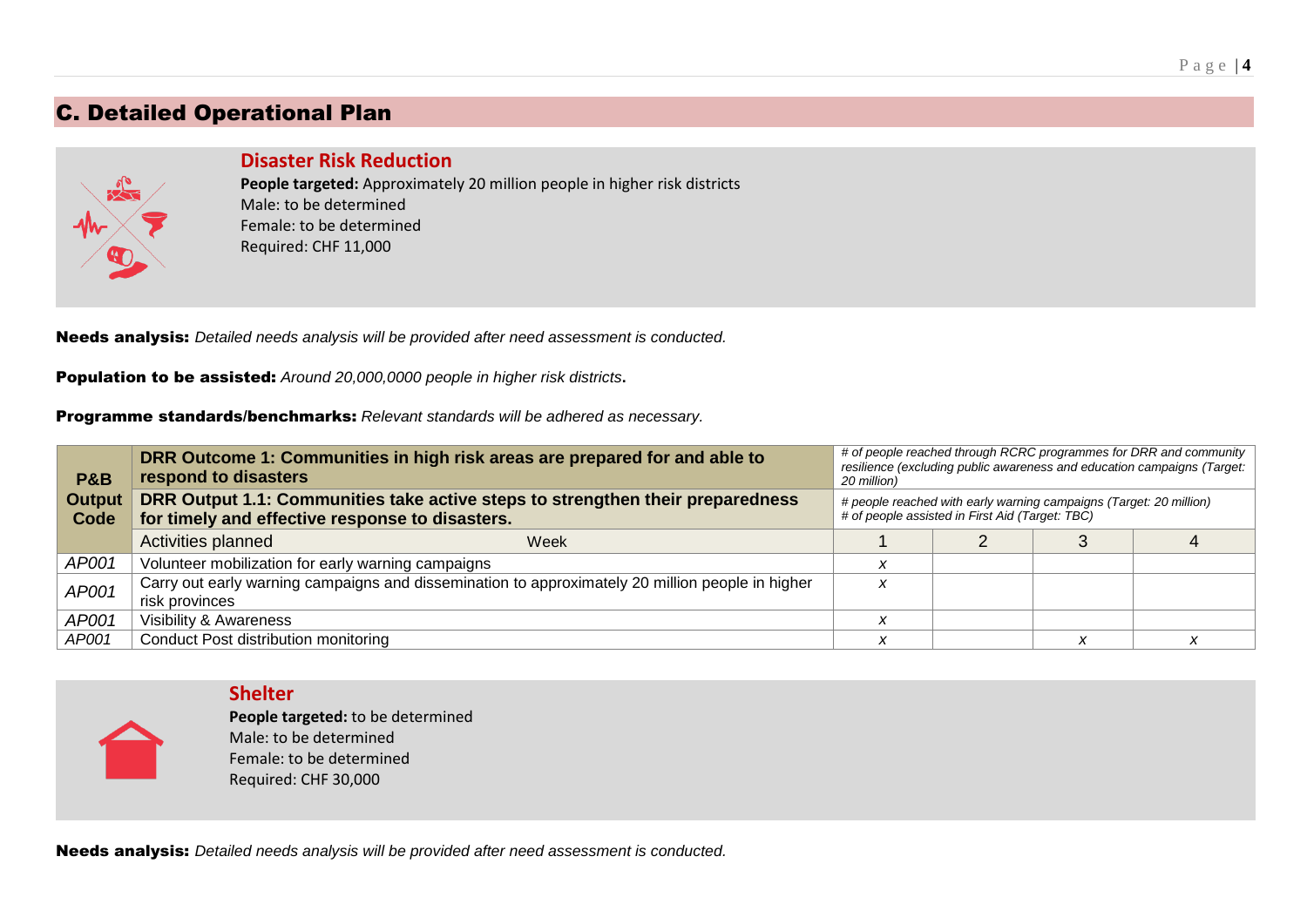#### Population to be assisted: *To be determined*

Programme standards/benchmarks: *Relevant standards will be adhered as necessary.*

|                                         | Shelter Outcome 1: Communities in disaster and crisis affected areas restore and strengthen<br>their safety, well-being and longer-term recovery through shelter and settlement solutions |  | # of people reached with safe and adequate shelter and settlement<br>(Target: TBD) |  |  |  |
|-----------------------------------------|-------------------------------------------------------------------------------------------------------------------------------------------------------------------------------------------|--|------------------------------------------------------------------------------------|--|--|--|
| <b>P&amp;B</b><br><b>Output</b><br>Code | Shelter Output 1.1: Short, medium and long-term shelter and settlement assistance is<br># of people received non-food items (Target: TBD)<br>provided to affected households              |  |                                                                                    |  |  |  |
|                                         | Activities planned<br>Week                                                                                                                                                                |  |                                                                                    |  |  |  |
| AP001                                   | Conduct needs assessment                                                                                                                                                                  |  |                                                                                    |  |  |  |
| AP001                                   | Mobilization of HH items, warehouse and fleet; loading/unloading                                                                                                                          |  | ↗                                                                                  |  |  |  |

### **Strategies for Implementation Required: CHF 41,350**

| <b>P&amp;B</b><br><b>Output</b> | Outcome S1.1: National Society capacity building and organizational development objectives<br>are facilitated to ensure that National Societies have the necessary legal, ethical and financial<br>foundations, systems and structures, competences and capacities to plan and perform | # of NS branches that are well functioning (in the operation) (Target:<br>TBD)                                                           |   |   |   |
|---------------------------------|----------------------------------------------------------------------------------------------------------------------------------------------------------------------------------------------------------------------------------------------------------------------------------------|------------------------------------------------------------------------------------------------------------------------------------------|---|---|---|
| Code                            | Output S1.1.4: National Societies have effective and motivated volunteers who are protected                                                                                                                                                                                            | # of volunteers/staff insured for the operation (Target: 100)                                                                            |   |   |   |
|                                 | Activities planned<br>Week                                                                                                                                                                                                                                                             |                                                                                                                                          | 2 | 3 |   |
| AP001                           | Ensure staff/volunteers' safety and wellbeing                                                                                                                                                                                                                                          | X                                                                                                                                        | X | X | x |
| AP001                           | Ensure Volunteer are Insured                                                                                                                                                                                                                                                           | x                                                                                                                                        | x | X | x |
| AP001                           | Vehicle maintenance                                                                                                                                                                                                                                                                    | x                                                                                                                                        | x | X | x |
| AP001                           | Communication activities                                                                                                                                                                                                                                                               | x                                                                                                                                        | X | X | x |
| P&B                             | Outcome S3.1: The IFRC secretariat, together with National Societies uses their unique<br>position to influence decisions at local, national and international levels that affect the most<br>vulnerable.                                                                              | IFRC and National Society uses their unique position to influence<br>decisions at local, national and international levels (Target: Yes) |   |   |   |
| <b>Output</b><br>Code           | Output S3.1.2: IFRC produces high-quality research and evaluation that informs advocacy,<br>resource mobilization and programming.                                                                                                                                                     | # of surge deployed (Target: 3)<br># of lessons learned workshop conducted (Target: 1)                                                   |   |   |   |
|                                 | Activities planned<br>Week                                                                                                                                                                                                                                                             |                                                                                                                                          |   | 3 |   |
| AP001                           | <b>IFRC Monitoring</b>                                                                                                                                                                                                                                                                 | x                                                                                                                                        | x | X | x |
| AP001                           | Deployment of surge DM, Communications, and RM                                                                                                                                                                                                                                         | x                                                                                                                                        | x | X | x |
| AP001                           | Lesson Learnt Workshop                                                                                                                                                                                                                                                                 |                                                                                                                                          |   | X |   |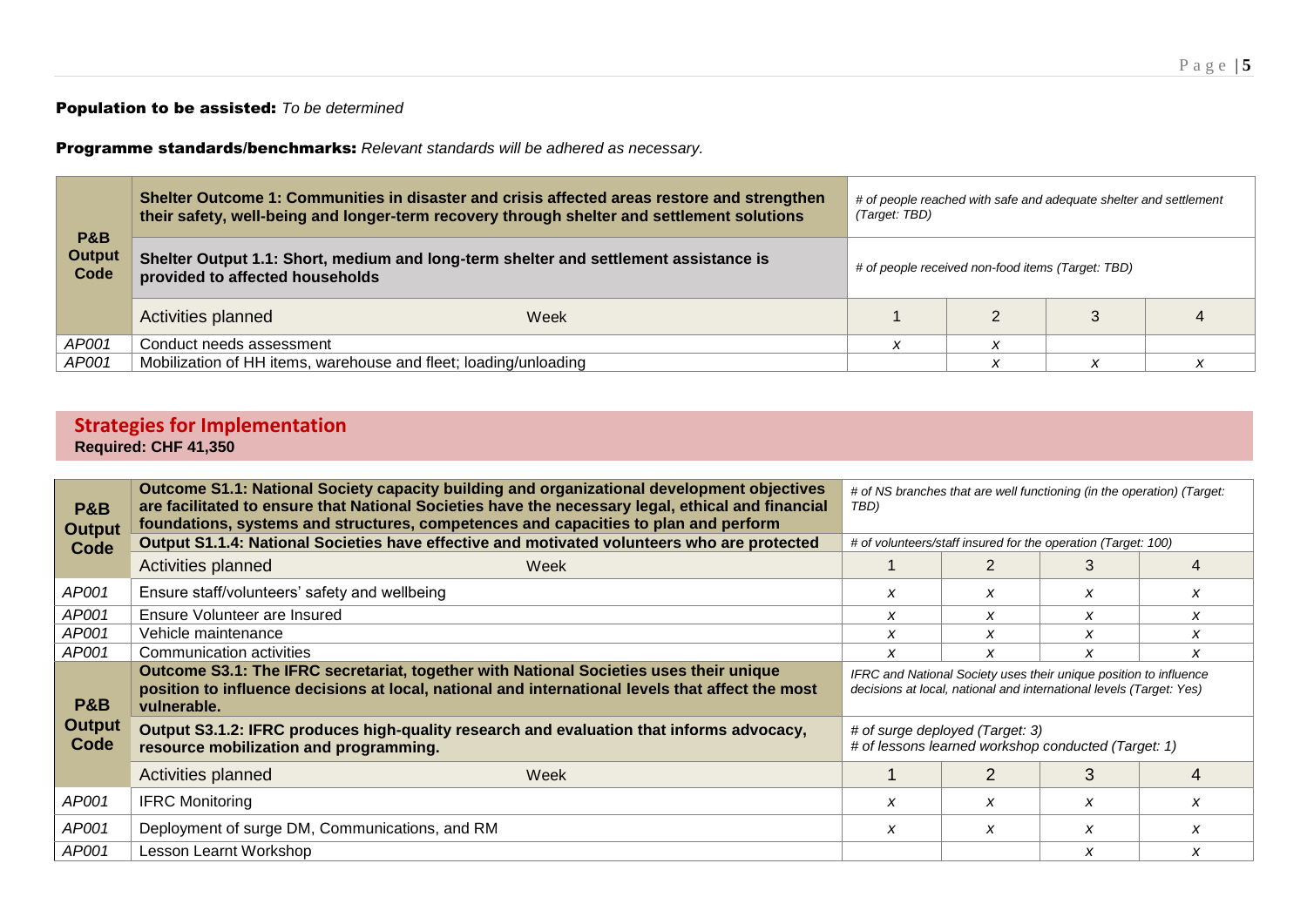## **Budget**

# **IMMINENT DREF OPERATION 101/05/2019**

MDRIN022 India: Cyclone Fani

| <b>Budget Group</b>                           | <b>DREF Budget CHF</b> |
|-----------------------------------------------|------------------------|
|                                               |                        |
| Storage, Warehousing                          | 25,000                 |
| Distribution & Monitoring                     | 1,500                  |
| Transport & Vehicle Costs                     | 10,000                 |
| <b>Total LOGISTICS, TRANSPORT AND STORAGE</b> | 36,500                 |
|                                               |                        |
| <b>National Society Staff</b>                 | 1,200                  |
| Volunteers                                    | 5,650                  |
| <b>Total PERSONNEL</b>                        | 6,850                  |
|                                               |                        |
| Workshops & Training                          | 5,000                  |
| <b>Total WORKSHOP &amp; TRAINING</b>          | 5,000                  |
|                                               |                        |
| Travel                                        | 29,000                 |
| Information & Public Relations                | 4,000                  |
| Communications                                | 1,000                  |
| <b>Total GENERAL EXPENDITURES</b>             | 34,000                 |
|                                               |                        |
| Programme and Services Support Recovery       | 5,353                  |
| <b>Total INDIRECT COSTS</b>                   | 5,353                  |
|                                               |                        |
| <b>TOTAL BUDGET</b>                           | 87,703                 |